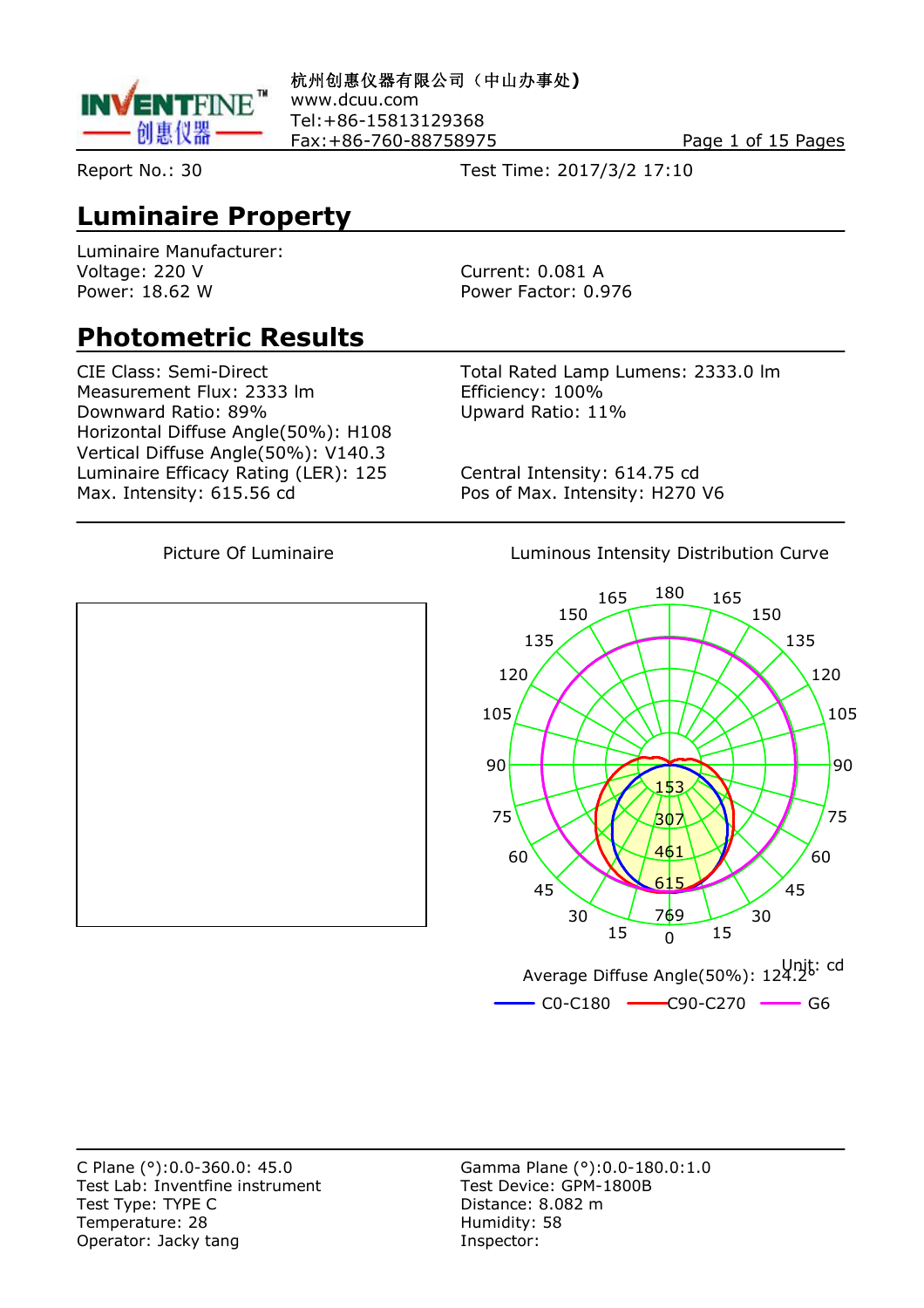

#### **Luminous Intensity Distribution Curve**



C Plane  $(°)$ : 0.0-360.0: 45.0<br>Test Lab: Inventfine instrument Test Type: TYPE C<br>
Temperature: 28 Manuscriptus Communicative: 58 Manuscriptus Communicative: 58 Temperature: 28 Humidity: 588 Humidity: 588 Humidity: 588 Humidity: 588 Humidity: Operator: Jacky tang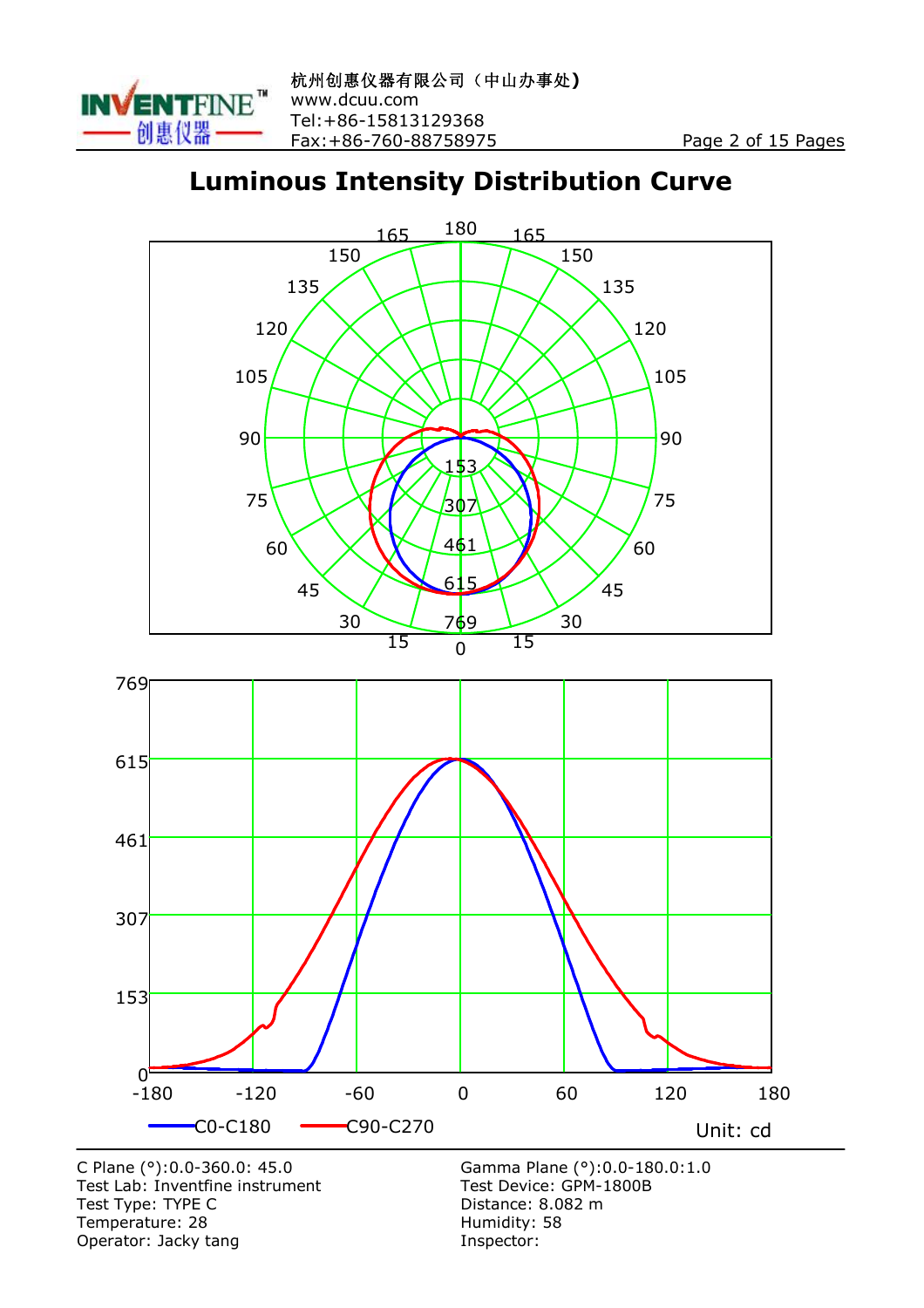

#### **Luminous Intensity Distribution Curve(cd/klm)**

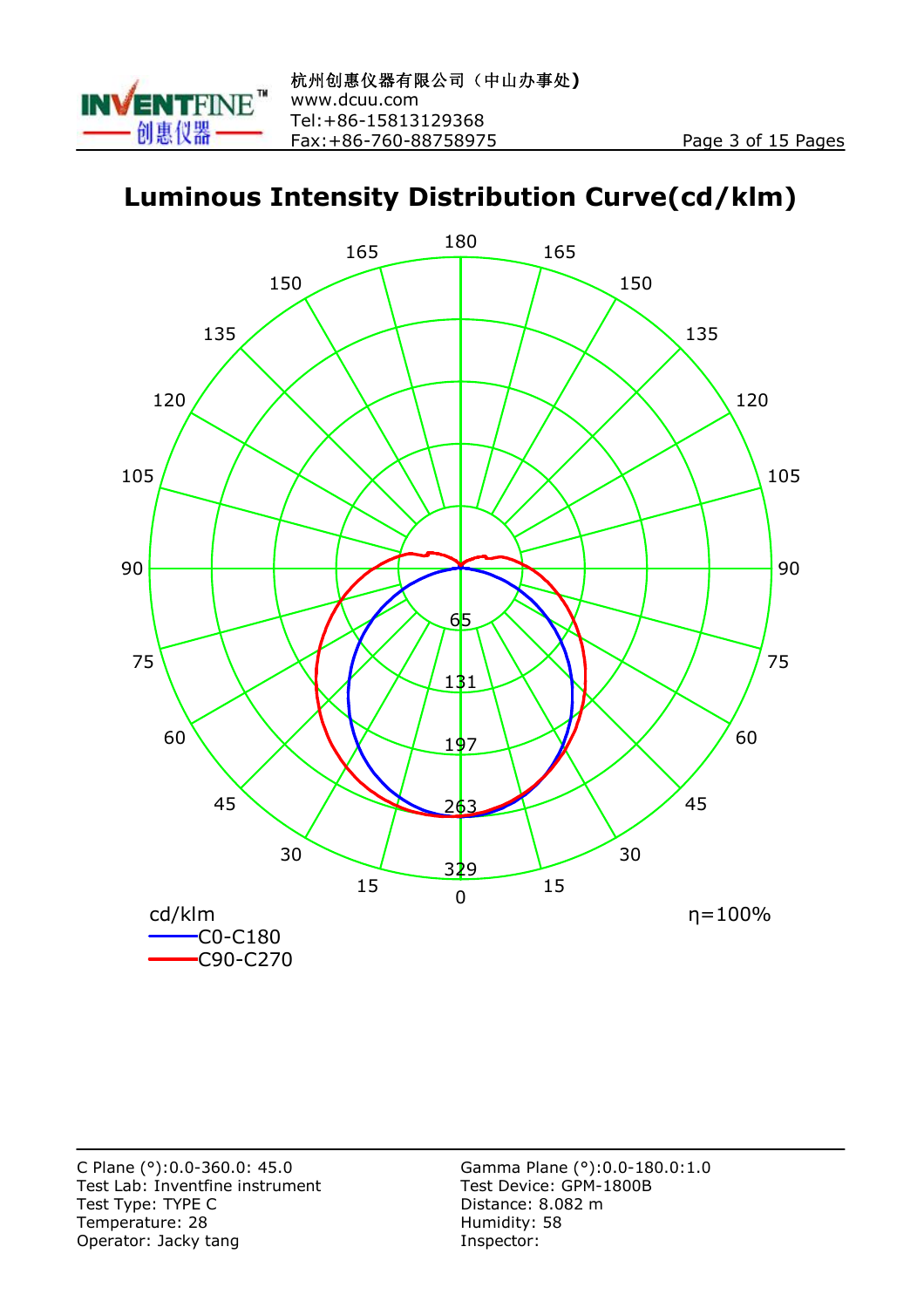

#### **Coefficients Of Utilization - Zonal Cavity Method**

| RC         | 0.8        | 0.8           | 0.8        | 0.8 | 0.7 | 0.7     | 0.7 | 0.7 | 0.5 | 0.5               | 0.5 | 0.3 | 0.3 | 0.3 | 0.1           | 0.1 | 0.1 | 0  |
|------------|------------|---------------|------------|-----|-----|---------|-----|-----|-----|-------------------|-----|-----|-----|-----|---------------|-----|-----|----|
| <b>RW</b>  | 0.7        | $0.5^{\circ}$ | 0.3        | 0.1 | 0.7 | 0.5     | 0.3 | 0.1 | 0.5 | $\vert 0.3 \vert$ | 0.1 | 0.5 | 0.3 | 0.1 | $0.5^{\circ}$ | 0.3 | 0.1 | 0  |
| <b>RCR</b> | $RF = 0.2$ |               |            |     |     |         |     |     |     |                   |     |     |     |     |               |     |     |    |
| 0          | <b>116</b> | 116           | <b>116</b> | 116 |     | 112 112 | 112 | 112 | 105 | 105               | 105 | 98  | 98  | 98  | 92            | 92  | 92  | 89 |
| 1          | 104        | 98            | 93         | 88  | 100 | 95      | 90  | 86  | 88  | 84                | 81  | 82  | 79  | 76  | 77            | 74  | 72  | 69 |
| 2          | 93         | 84            | 77         | 70  | 90  | 81      | 74  | 68  | 76  | 70                | 65  | 71  | 66  | 62  | 66            | 62  | 59  | 56 |
| 3          | 85         | 73            | 64         | 57  | 81  | 71      | 63  | 56  | 66  | 59                | 54  | 62  | 56  | 51  | 58            | 53  | 49  | 46 |
| 4          | 77         | 65            | 55         | 48  | 74  | 62      | 54  | 47  | 58  | 51                | 45  | 55  | 48  | 43  | 51            | 46  | 42  | 39 |
| 5          | 71         | 57            | 48         | 41  | 68  | 56      | 47  | 40  | 52  | 45                | 39  | 49  | 42  | 37  | 46            | 40  | 36  | 33 |
| 6          | 65         | 51            | 42         | 36  | 63  | 50      | 41  | 35  | 47  | 39                | 34  | 44  | 38  | 33  | 42            | 36  | 31  | 29 |
| 7          | 61         | 47            | 37         | 31  | 58  | 45      | 37  | 31  | 43  | 35                | 30  | 40  | 34  | 29  | 38            | 32  | 28  | 25 |
| 8          | 56         | 42            | 34         | 28  | 54  | 41      | 33  | 27  | 39  | 32                | 26  | 37  | 30  | 26  | 35            | 29  | 25  | 23 |
| 9          | 52         | 39            | 30         | 25  | 50  | 38      | 30  | 24  | 36  | 29                | 24  | 34  | 28  | 23  | 32            | 26  | 22  | 20 |
| 10         | 49         | 36            | 28         | 22  | 47  | 35      | 27  | 22  | 33  | 26                | 21  | 31  | 25  | 21  | 30            | 24  | 20  | 18 |

Spacing Criteria (0-180): 1.23 Spacing Criteria (90-270): 1.32 Spacing Criteria (Diagonal): 1.40



Test Lab: Inventfine instrument Test Type: TYPE C<br>
Temperature: 28 degree and Distance: 8.082 m<br>
Humidity: 58 Temperature: 28 Operator: Jacky tang **Inspector:** 

C Plane (°):0.0-360.0: 45.0<br>
Test Lab: Inventfine instrument<br>
Test Device: GPM-1800B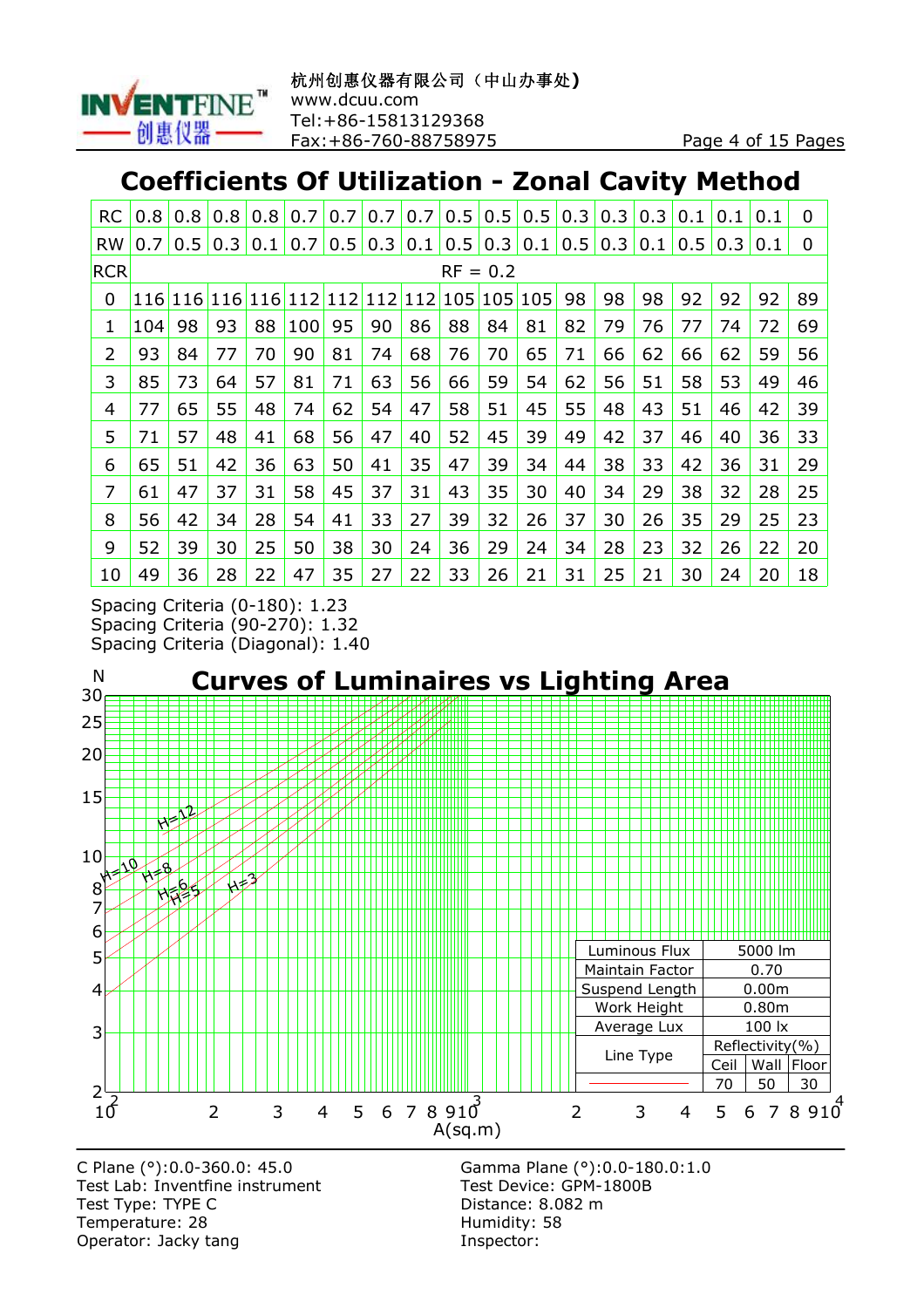

## **Isocandela (rectangle)**



C Plane (°):0.0-360.0: 45.0 <br>
Test Lab: Inventfine instrument Test Device: GPM-1800B Test Lab: Inventfine instrument Test Type: TYPE C<br>
Temperature: 28 March 28 Humidity: 58 Temperature: 28 Humidity:<br>
Operator: Jacky tang Operator: Jacky tang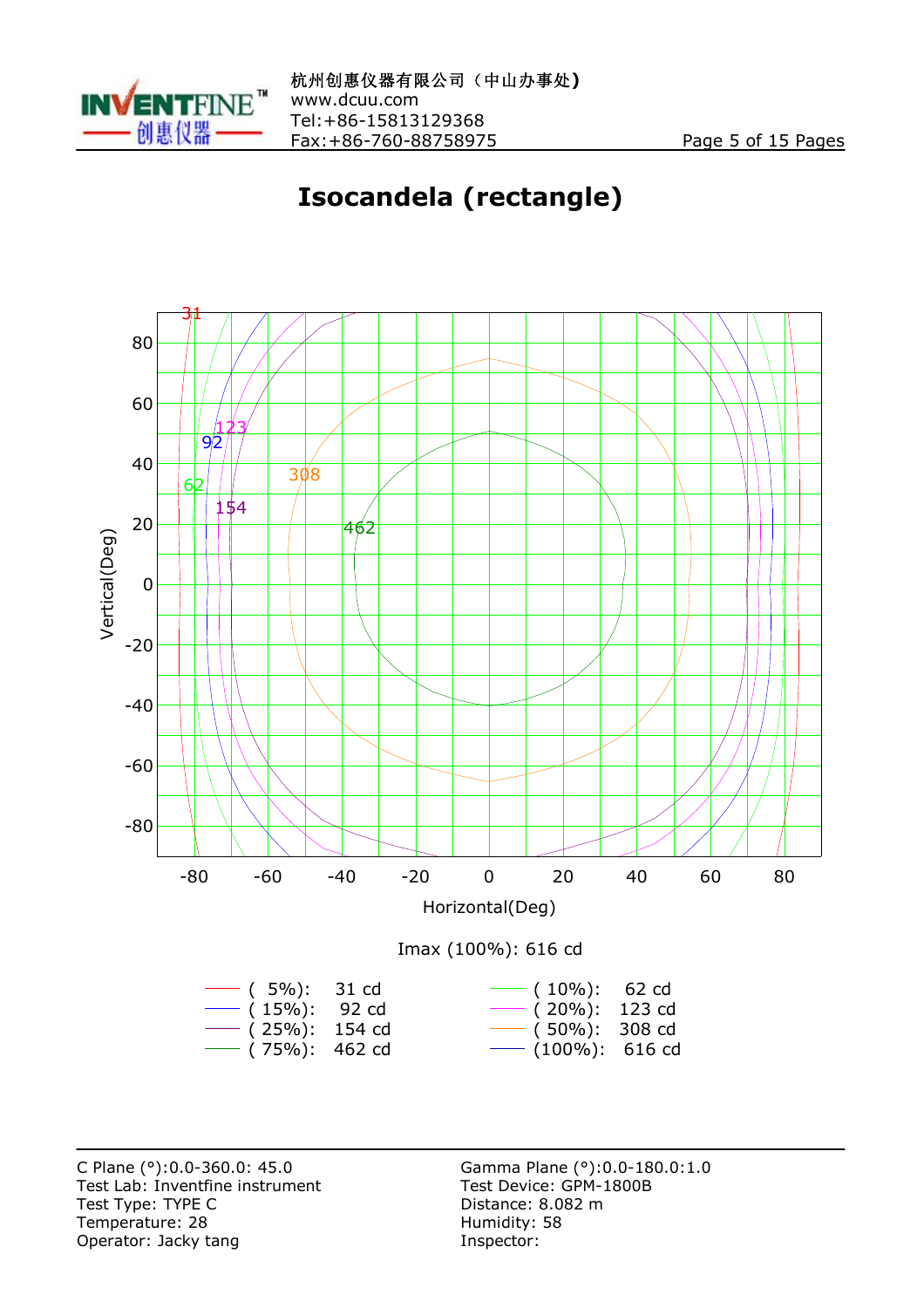

### **IsoLux Plot**



C Plane (°):0.0-360.0: 45.0 <br>
Test Lab: Inventfine instrument Test Device: GPM-1800B Test Lab: Inventfine instrument Test Type: TYPE C<br>
Temperature: 28 degree and Distance: 8.082 m<br>
Humidity: 58 Temperature: 28 Humidity:<br>
Operator: Jacky tang Operator: Jacky tang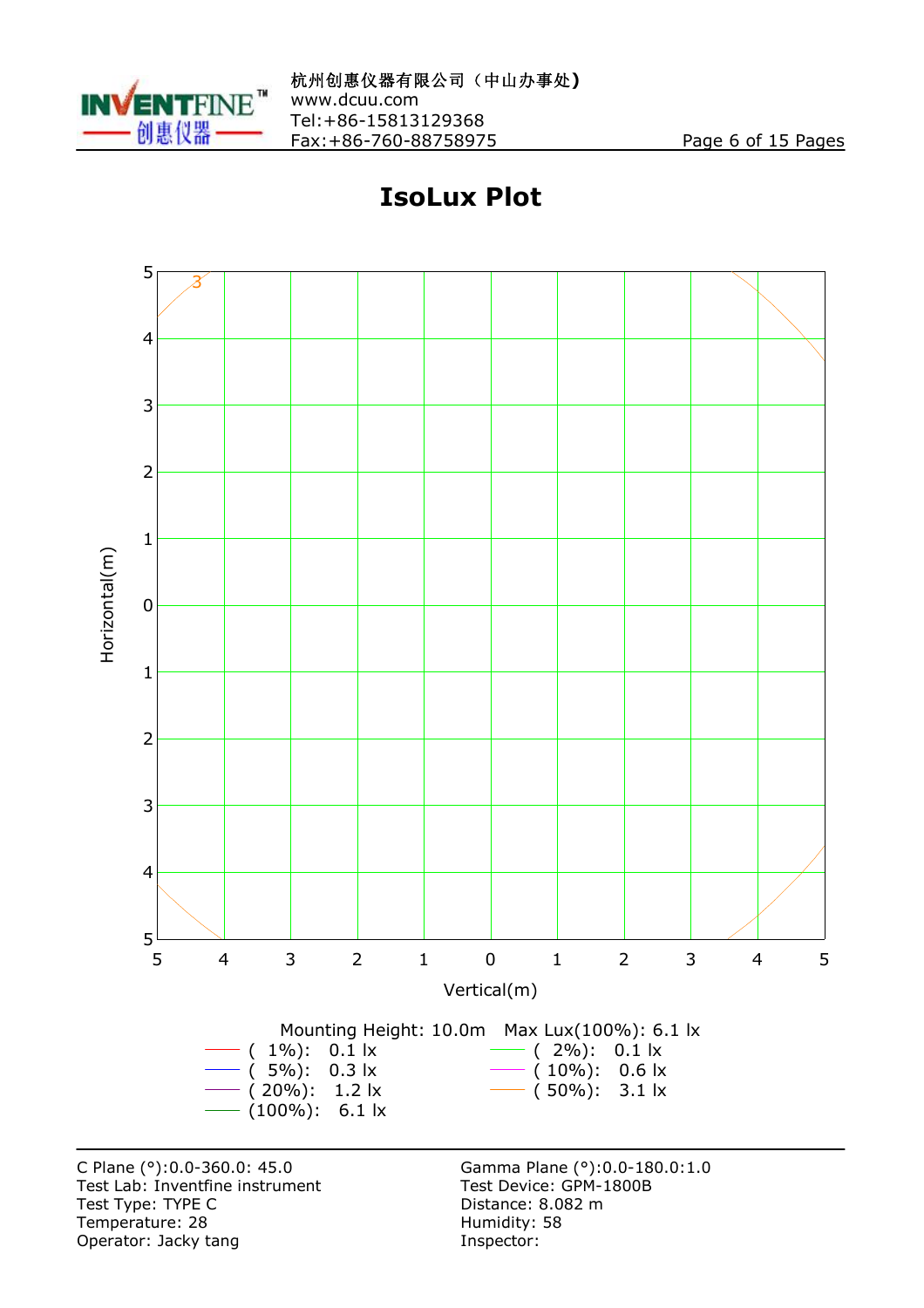

**Lum Limit Curve**



| L(cd/sq.m)      | G45 | G50 | G55 | G60 | G65 | G70 | G75 | G80 | G85 |
|-----------------|-----|-----|-----|-----|-----|-----|-----|-----|-----|
| CO              | 389 | 344 | 297 | 249 | 200 | 151 | 103 | 58  | 21  |
| C <sub>90</sub> | 434 | 403 | 372 | 341 | 310 | 280 | 251 | 223 | 196 |
| C180            | 390 | 346 | 299 | 250 | 201 | 151 | 102 | 57  | 20  |
| C270            | 495 | 466 | 435 | 404 | 371 | 338 | 306 | 274 | 244 |

C Plane (°):0.0-360.0: 45.0<br>
Test Lab: Inventfine instrument Test Device: GPM-1800B Test Lab: Inventfine instrument Test Type: TYPE C<br>
Temperature: 28 March 28 Humidity: 58 Temperature: 28 Humidity:<br>
Operator: Jacky tang Operator: Jacky tang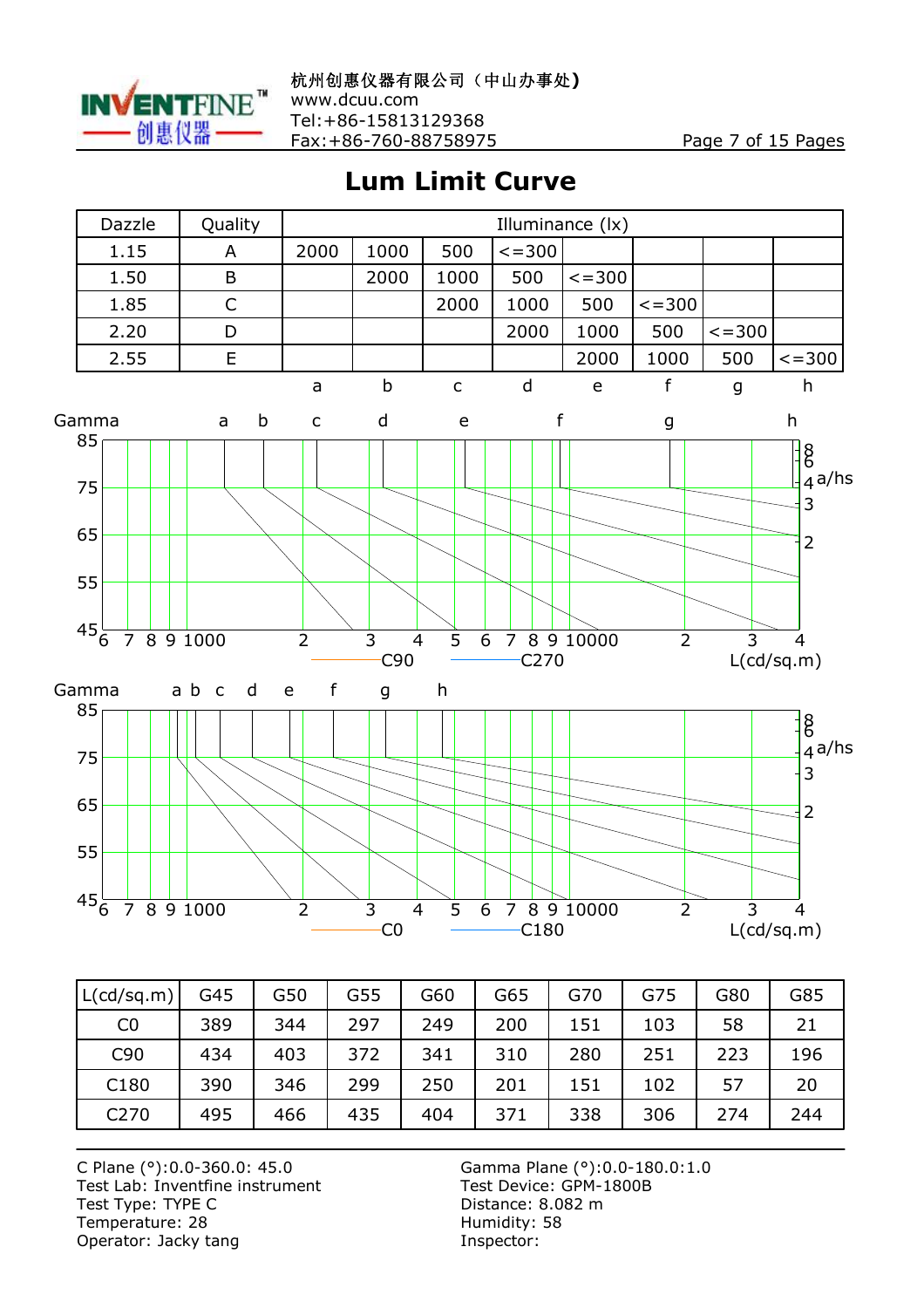

#### **Illuminance at a Distance**

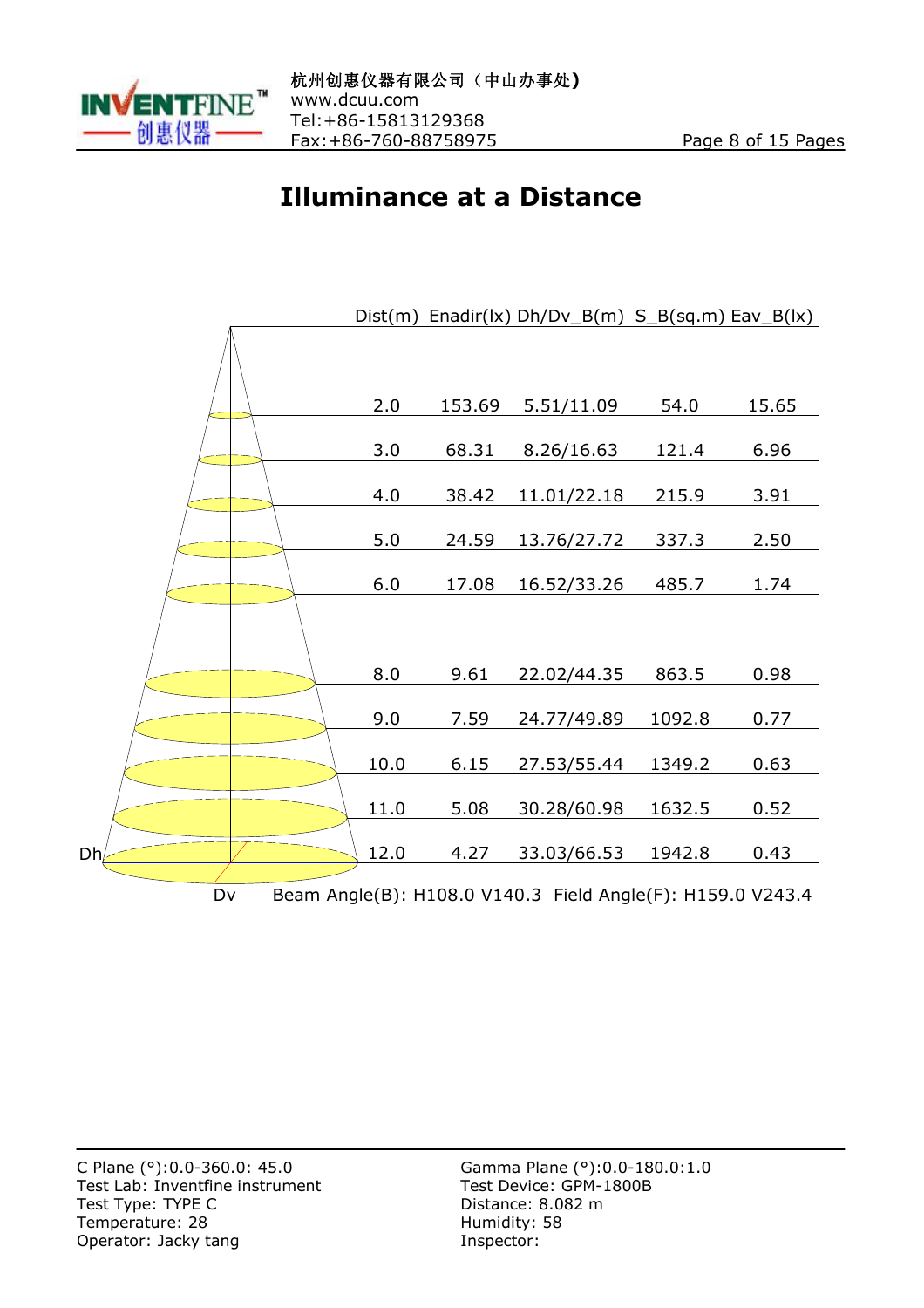

#### **Vertical IsoLux Plot**



C Plane (°):0.0-360.0: 45.0 <br>
Test Lab: Inventfine instrument Test Device: GPM-1800B Test Lab: Inventfine instrument Test Type: TYPE C<br>
Temperature: 28 March 28 Humidity: 58 Temperature: 28 Humidity:<br>
Operator: Jacky tang Operator: Jacky tang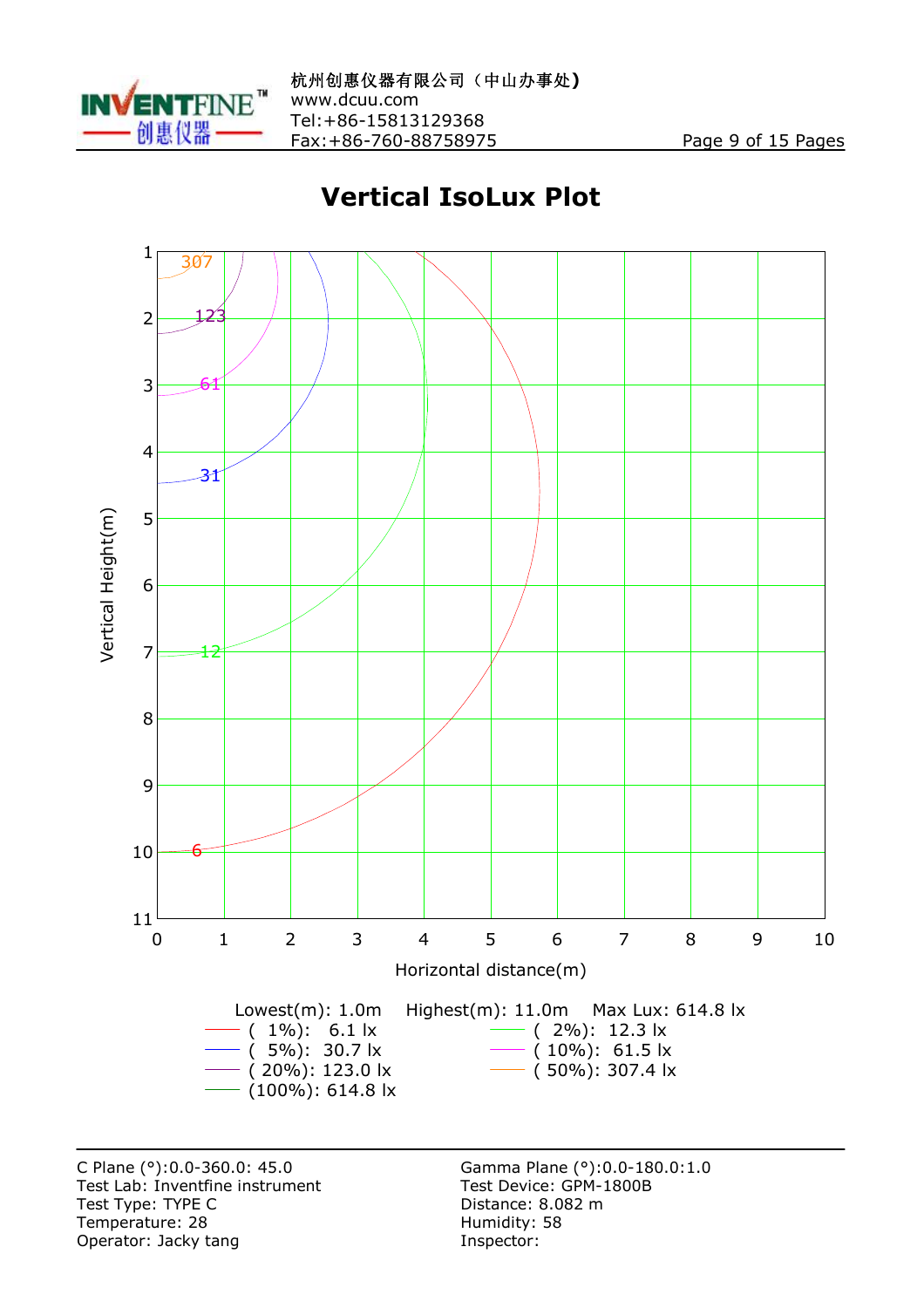

#### **杭州创惠仪器有限公司(中山办事处)**

www.dcuu.com

Tel:+86-15813129368

Fax:+86-760-88758975 Page 10 of 15 Pages

|                  |                        | Flux(E)                                | Flux(T)<br>80                     | 80              | $\geq$                             | 80              | 9G                                         | $\frac{4}{1}$    | ပ္ပ                                                        | 2O            | Vertical plane<br>$\overline{0}$   | $\circ$                                        | $\overline{0}$                  | $\overline{0}$                                  | $\overline{6}$                                             | $\frac{4}{5}$                                  | ġ                   | $\overline{0}$                                   | $\sum$                          | $\overline{8}$                 | ف<br>0                         |                |
|------------------|------------------------|----------------------------------------|-----------------------------------|-----------------|------------------------------------|-----------------|--------------------------------------------|------------------|------------------------------------------------------------|---------------|------------------------------------|------------------------------------------------|---------------------------------|-------------------------------------------------|------------------------------------------------------------|------------------------------------------------|---------------------|--------------------------------------------------|---------------------------------|--------------------------------|--------------------------------|----------------|
|                  | -90                    | $\overline{0}$                         | 1.5                               | 0.1             | $\frac{0}{1}$                      | 0.1             | 0.1                                        | $\frac{0}{1}$    | $\frac{0}{1}$                                              | $\frac{0}{1}$ | $\frac{0}{1}$                      | 0.1                                            | 0.1                             | 0.1                                             | 0.1                                                        | 0.1                                            | $\frac{0}{1}$       | $\frac{0}{1}$                                    | 0.1                             | $\frac{0}{1}$                  | $\frac{0}{1}$                  |                |
|                  | $\overline{8}$         | $\overline{1}$<br>ä                    | 12.6                              | o.3             | 0.4                                | 0<br>üп         | 0.6                                        | $\overline{C}$   | $\circ$<br>$\dot{\infty}$                                  | 0.8           | 0.9                                | $\overline{6}$                                 | 0.9                             | 0.9                                             | $\overline{6}$                                             | $\overline{6}$ :0                              | $\frac{0}{8}$       | $\overline{C}$                                   | 0.6                             | О.<br>С                        | 0.4                            |                |
|                  | $2-$                   | 36<br>üп                               | 36.7                              | 0.9             | $\overline{\phantom{a}}$<br>.<br>N | ⊢<br>UП         | $\overline{\phantom{a}}$<br>.<br>∞         | N<br><u>ب</u>    | N<br>سة                                                    | N<br>üп       | $\sim$<br>ö                        | 2.6                                            | 2.7                             | 2.7                                             | 2.7                                                        | N<br>üп                                        | N<br>س              | N<br>ö                                           | 1.7                             | $\overline{\phantom{0}}$<br>4. | 1.2                            |                |
|                  | $\overline{0}$         | ↘<br>۳<br>.<br>4                       | ↘<br>۳<br>$\overline{\mathbf{4}}$ | 1.7             | N<br>.<br>N                        | N<br>$\infty$   | ω<br>∔                                     | 4.0              | 4.<br>üп                                                   | 4.9           | UП<br>$\sim$                       | UП<br>س                                        | ς<br>ω                          | UП<br>س                                         | UП<br>.<br>N                                               | 4.9                                            | 4.4                 | ω<br>مَ                                          | ω<br>$\mathbf{4}$               | N<br>$\infty$                  | N<br>.<br>N                    |                |
|                  | $\overline{50}$        | $\frac{11}{2}$                         | $ 112\rangle$<br><u>іл</u>        | 2.7             | ب<br>ūп                            | 4.4             | ŗņ<br>س                                    | 6.2              | $\geq$                                                     | 7.7           | 8.2                                | $\infty$<br>$\dot{4}$                          | $\infty$<br>üп                  | $\infty$<br>ÜП                                  | 8.2                                                        | 7.7                                            | $\overline{7.0}$    | 6.2                                              | г.<br>З                         | 4.4                            | ω<br>UП                        |                |
|                  | $-40$                  | $\overline{5}$<br>نبَ<br>.<br><u>ن</u> | $\overline{5}$<br>نب<br><u>ت</u>  | 3.6             | 4.7                                | UП<br>قَ        | ↘<br>$\dot{\sim}$                          | ∞<br>4           | ە.<br>Ō                                                    | 10.6          | ⊢<br>⊢<br>ω                        | ⊢<br>1.7                                       | ⊢<br>.<br>ت                     | ⊢<br>$\overline{\phantom{a}}$<br>$\infty$       | ⊢<br>$\overline{\phantom{0}}$<br>ω                         | 10.6                                           | ە.<br>Ō             | $\infty$<br>4                                    | 7.1                             | UП<br>$\infty$                 | 4.<br>$\sigma$                 |                |
|                  | ပ္ပံ<br>$\overline{0}$ | $\overline{161}$                       | I6I<br><u>س</u>                   | 4.4             | ப<br>$\infty$                      | 7.3             | 8.9                                        | 10.4             | $\overline{\phantom{0}}$<br>$\overline{\phantom{0}}$<br>مَ | 13.2          | L<br>4.2                           | $\overline{\phantom{a}}$<br>4.7                | $\overline{\phantom{0}}$<br>4.9 | $\overline{\phantom{0}}$<br>4.8                 | $\overline{\phantom{0}}$<br>4.2                            | $\overline{\phantom{a}}$<br>$\omega$<br>$\sim$ | $\overline{1}$<br>∞ | ⊢<br>$\circ$<br>سٺ                               | 8.7                             | $\sim 1$                       | UТ<br>$\sigma$                 |                |
| $\overline{10}$  |                        | .3220.7238.62                          | 220.<br><u>ب</u><br>ا             | 5.1             | 6.7                                | 8.4             | 10.2                                       | 12.<br>்         | ⊢<br>$\omega$<br>$\ddot{ }$                                | 15.2          | 50<br>سَ                           | 17.0                                           | 17.3                            | 17.1                                            | ⊢<br>Ō<br>سآ                                               | $\overline{\phantom{a}}$<br>$\frac{5}{1}$      | ⊢<br>ω<br>Ō         | $\blacksquare$<br>$\overline{\phantom{a}}$<br>مَ | 10.0                            | 8.2                            | ō<br>ūп                        |                |
|                  | 0                      |                                        | 238                               | 5.7             | 7.4                                | م.<br>$\bar{N}$ | $\overline{\phantom{0}}$<br>بز<br>1        | H<br>3.0         | $\overline{\phantom{0}}$<br>4.7                            | 16.3          | 17.5                               | $\overline{\phantom{0}}$<br>$\infty$<br>$\sim$ | I<br>$\infty$<br>üп             | $\overline{\phantom{0}}$<br>${}^{\circ}$<br>س   | $\overline{\phantom{0}}$<br>$\overline{\mathcal{L}}$<br>üп | $\overline{\phantom{a}}$<br>6.3                | ⊢<br>4.7            | $\overline{c}$<br>ە:                             | $\overline{\phantom{0}}$<br>1.0 | 9.0                            | 7.2                            | Unit:          |
|                  | 5                      | ω                                      | .6238.<br><u>0</u>                | UП<br>$\infty$  | ↘<br>4                             | 9.2             | 11.1                                       | 13.0             | 14.7                                                       | 16.3          | 17<br>üп                           | $\overline{8}$<br>$\sim$                       | 18.5                            | 18.2                                            | $\overline{a}$<br>∔.                                       | 16.2                                           | 14.7                | $\overline{c}$<br>مأ                             | 10.9                            | 9.0                            | $\overline{1}$                 | $\overline{a}$ |
| Horizontal plane | $\overline{0}$         | 8.0219                                 | 219.<br>$\overline{\mathsf{C}}$   | UП<br>$\sim$    | თ<br>$\ddot{\sim}$                 | 8.4             | 10.2                                       | 12.0             | 53<br>$\ddot{ }$                                           | 15.1          | 50<br>ω                            | 17.0                                           | 17.2                            | 56<br>مَ                                        | 16.<br>$\overline{\phantom{0}}$                            | 15.0                                           | 5<br>üп             | $\overline{1}$<br>$\ddot{ }$                     | 0<br>ە:                         | $\infty$<br>Ē                  | თ<br>4                         |                |
|                  | ပ္ပ                    | .2189.<br><u>ٰ 4</u>                   | $\overline{58}$                   | 4.5             | UП<br>.<br>∞                       | 7.3             | $\infty$<br>.<br>∞                         | 10.4             | $\overline{11}$<br>$\infty$                                | 13.1          | 14.1                               | 14.7                                           | 14.9                            | 14.6                                            | 14.0                                                       | 12.9                                           | 11.6                | 10.1                                             | $\infty$<br>üп                  | თ<br>م:                        | UП<br>$\dot{4}$                |                |
|                  | $\ddot{\sigma}$        | 55<br>⊢<br><u>ن</u>                    | 9.4151.<br><u>نه</u>              | ω<br>$\ddot{ }$ | 4.7                                | UТ<br>ە:        | $\overline{7.1}$                           | $\infty$<br>سة   | O<br>üп                                                    | 10.5          | $\overline{\phantom{0}}$<br>H<br>ω | $\overline{\phantom{a}}$<br>1.7                | ⊢<br>۳.<br>$\infty$             | $\overline{\phantom{0}}$<br>۳<br>$\overline{ }$ | $\overline{\phantom{0}}$<br>1.1                            | 10.3                                           | ە.<br>ω             | $\infty$<br>⊶                                    | G<br>نَ                         | UЛ<br>ö                        | 4.4                            |                |
|                  | UП                     | 111.0                                  | 111.0                             | N<br>.<br>∞     | ς:                                 | 4.4             | ς.<br>ω                                    | 6.1              | $\geq$                                                     | 7.6           | $\frac{8}{1}$                      | 8.4                                            | 8.<br>С                         | 8.4                                             | 8.1                                                        | 7.5                                            | ō<br>.<br>∞         | UП<br>مَ                                         | $\frac{5}{1}$                   | 4.2                            | ς<br>Ω                         |                |
|                  | 0<br>80                | 70.6                                   | 70.6                              | ⊢<br>$\infty$   | N<br>.<br>س                        | N<br>$\infty$   | 3.4                                        | 4.0              | 4.5                                                        | 4.9           | ப<br>⊢                             | UП<br>$\sim$                                   | UП<br>ن                         | UТ<br>.<br>س                                    | ŗч<br>$\overline{\phantom{0}}$                             | 4.8                                            | 4.3                 | ω<br>$\infty$                                    | 3.2                             | 2.7                            | Ņ.<br>$\overline{\phantom{0}}$ |                |
|                  | $\geq$                 | ω<br>ō.<br>ω                           | ω<br>6.4                          | 0.9             | ⊢<br>$\dot{\sim}$                  | 1.5             | $\overline{\phantom{0}}$<br>$\dot{\infty}$ | 2.1              | 2.3                                                        | 2.5           | 2.6                                | 2.6                                            | 2.7                             | 2.7                                             | 2.6                                                        | 2.5                                            | 2.2                 | Σ.O                                              | 1.7                             | 1.4                            | $\frac{1}{1}$                  |                |
|                  | 80                     | ⊢<br>1.0                               | $\overline{2}$<br>üп              | Ο.<br>4         | 0.4                                | О.<br>Б         | 0.6                                        | 0.7              | 0.8                                                        | 0.8           | $\overline{6}$                     | 0.9                                            | 0.9                             | 0.9                                             | 0.9                                                        | 0.8                                            | 0.8                 | 0.7                                              | 0.6                             | 0.5                            | Ο.<br>$\overline{\mathbf{4}}$  |                |
|                  |                        | $\overline{0}$                         | 1.5                               | 0.1             | 0.1                                | 0.1             | 0.1                                        | 0.1              | 0.1                                                        | 0.1           | 0.1                                | 0.1                                            | 0.1                             | 0.1                                             | 0.1                                                        | 0.1                                            | 0.1                 | 0.1                                              | 0.1                             | 0.1                            | 0.1                            |                |
|                  | ggux(Thux(E            |                                        | 2070                              | 49.6            | 64.0                               | 0.08            | 8.88                                       | 113<br><u>in</u> | 129.0128.7                                                 | 142.2142.0    | $\overline{152}$                   | 157                                            | $ 159$ .                        | <b>I</b> 58                                     | 151                                                        | 141.4141.2                                     | <b>127</b>          | 111.7                                            | 94.7                            | 77.7                           | E1.7                           |                |
|                  |                        | 2063                                   |                                   | 48.5            | 63.3                               | 79.6            | <b>96.5</b>                                | 113.2            |                                                            |               | 2152.0                             | 8157.6                                         | 8159.6                          | 2158.0                                          | .151.7                                                     |                                                | 6127.4              | 1111.5                                           | 4.4                             | 77.2                           | 61.0                           |                |

C Plane (°):0.0-360.0: 45.0 <br>
Test Lab: Inventfine instrument Test Device: GPM-1<br>
Test Type: TYPE C Distance: 8.082 m Test Type: TYPE C<br>
Temperature: 28<br>
Temperature: 28<br>
Distance: 8.08 Temperature: 28 Humidity:<br>
Operator: Jacky tang<br>
State of the Superville Superville Superville Superville Superville Superville Superville Operator: Jacky tang

Gamma Plane (°): 0.0-180.0: 1.0<br>Test Device: GPM-1800B

# **Area Flux Table Area Flux Table**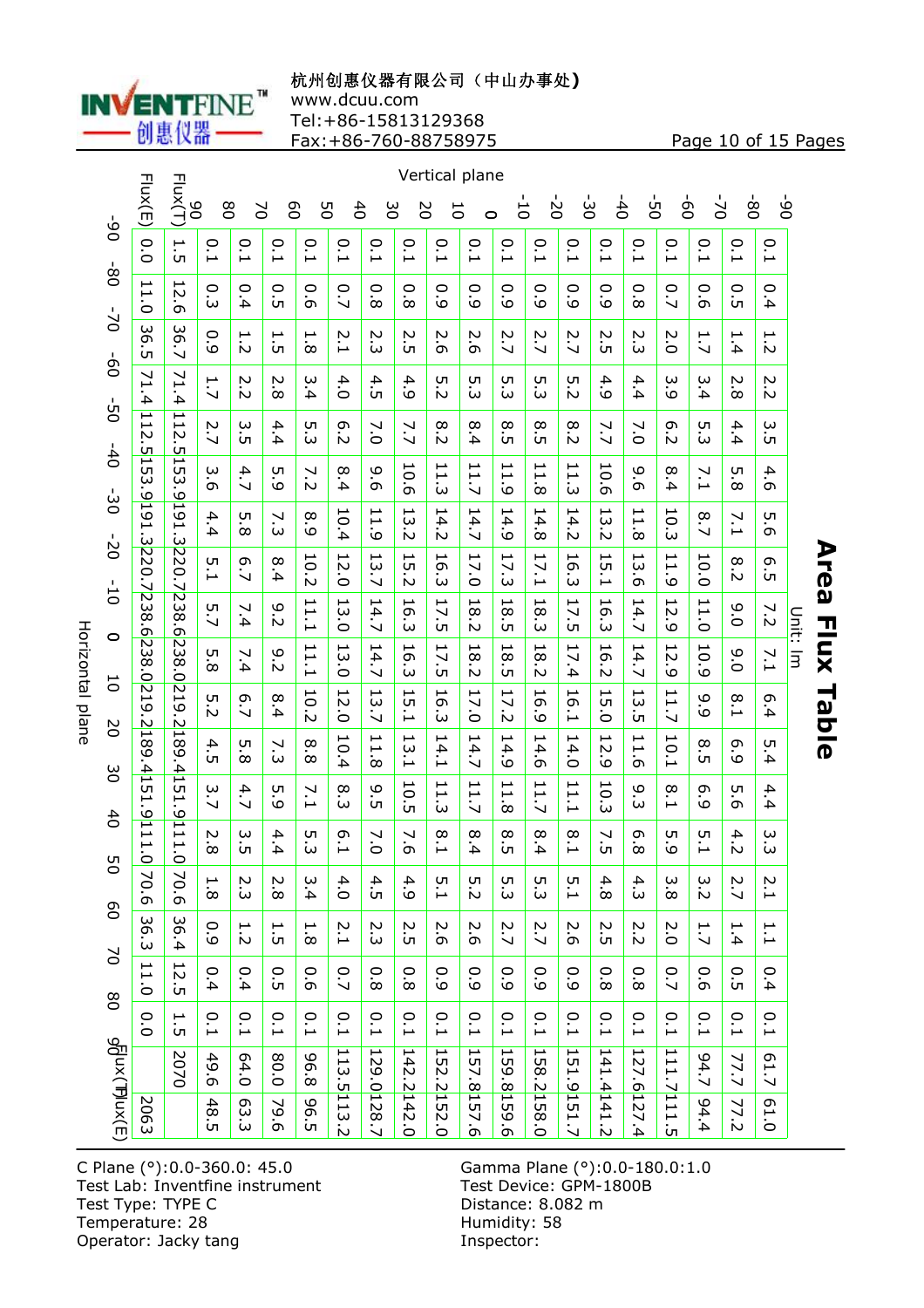

#### **The Average Illuminance Effective Figure**

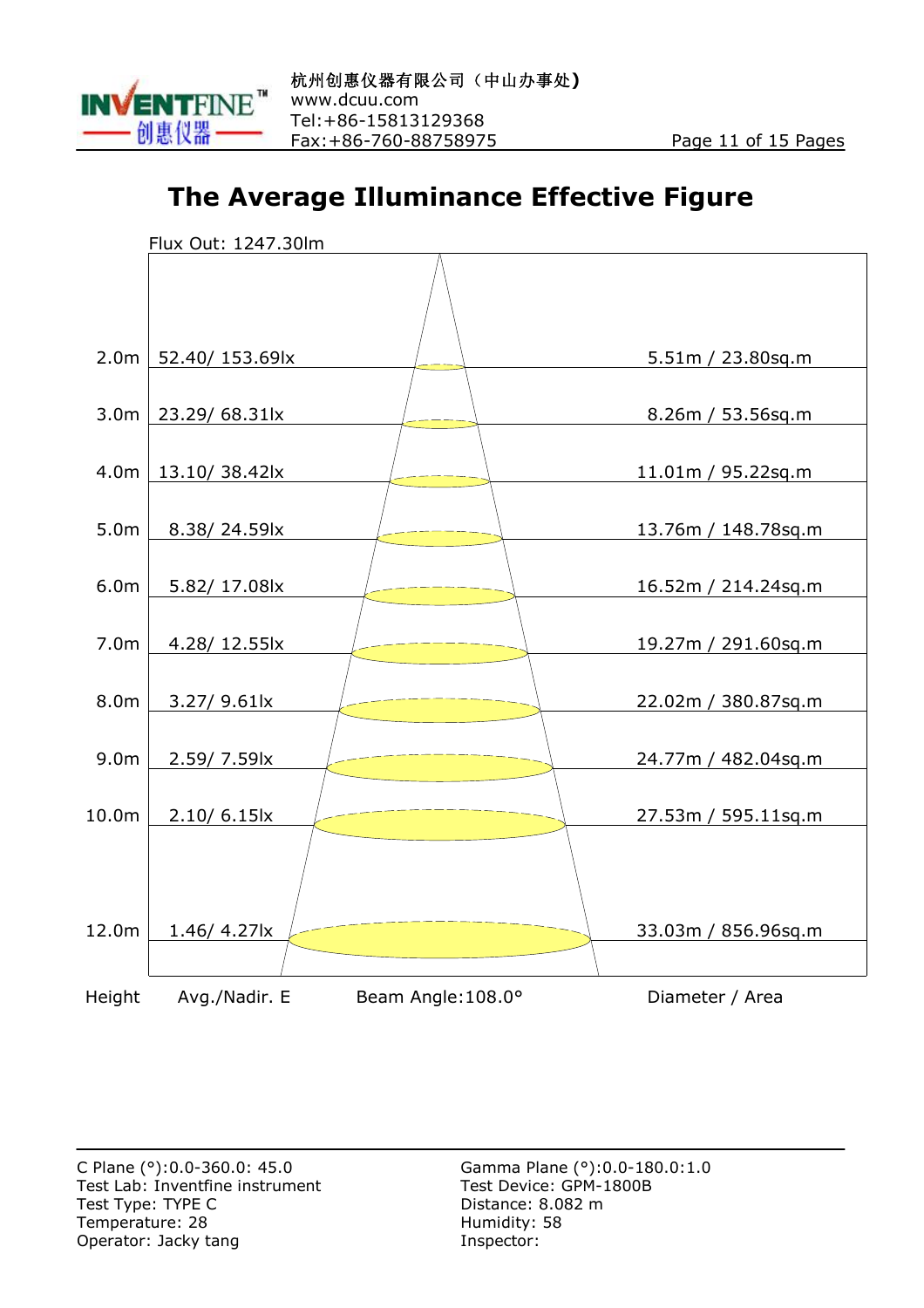

Tel:+86-15813129368

| Reflectance:          |         |         |                  |         |         |                |         |         |         |         |  |  |
|-----------------------|---------|---------|------------------|---------|---------|----------------|---------|---------|---------|---------|--|--|
| Ceiling (cavity)      | 0.7     | 0.7     | 0.5              | 0.5     | 0.3     | 0.7            | 0.7     | 0.5     | 0.5     | 0.3     |  |  |
| Wall                  | 0.5     | 0.3     | 0.5              | 0.3     | 0.3     | 0.5            | 0.3     | 0.5     | 0.3     | 0.3     |  |  |
| Reference plane       | 0.2     | 0.2     | 0.2              | 0.2     | 0.2     | 0.2            | 0.2     | 0.2     | 0.2     | 0.2     |  |  |
| Room dimensions       |         |         | Viewed crosswise |         |         | Viewed endwise |         |         |         |         |  |  |
| $X = 2H$<br>$Y = 2H$  | 1.5     | 1.5     | 1.5              | 1.5     | 1.5     | 1.5            | 1.5     | 1.5     | 1.5     | 1.5     |  |  |
| 3H                    | 1.5     | 1.5     | 1.5              | 1.5     | 1.5     | 1.5            | 1.5     | 1.5     | 1.5     | $1.$ \$ |  |  |
| 4H                    | $1.$ \$ | 1.5     | 1.5              | 1.5     | 1.5     | 1.5            | 1.5     | 1.5     | 1.5     | $1.$ \$ |  |  |
| 6H                    | $1.$ \$ | 1.5     | 1.5              | 1.5     | 1.5     | 1.5            | 1.5     | 1.5     | 1.5     | $1.$ \$ |  |  |
| 8H                    | $1.$ \$ | 1.5     | 1.5              | 1.5     | 1.5     | 1.5            | 1.5     | 1.5     | 1.5     | 1.5     |  |  |
| 12H                   | $1.$ \$ | 1.5     | 1.5              | 1.5     | 1.5     | 1.5            | 1.5     | 1.5     | 1.5     | 1.5     |  |  |
| $X = 4H$<br>$Y = 2H$  | 1.5     | 1.5     | 1.5              | 1.5     | 1.5     | 1.5            | 1.5     | 1.5     | 1.5     | 1.5     |  |  |
| 3H                    | $1.$ \$ | 1.5     | 1.5              | 1.5     | 1.5     | 1.5            | 1.5     | 1.5     | 1.5     | 1.5     |  |  |
| 4H                    | 1.5     | $1.$ \$ | 1.5              | 1.5     | 1.5     | 1.5            | 1.5     | 1.5     | 1.5     | 1.5     |  |  |
| 6H                    | 1.5     | 1.5     | 1.5              | 1.5     | 1.5     | 1.5            | 1.5     | 1.5     | 1.5     | $1.$ \$ |  |  |
| 8H                    | 1.5     | 1.5     | 1.5              | 1.5     | 1.5     | 1.5            | 1.5     | 1.5     | 1.5     | 1.5     |  |  |
| 12H                   | $1.$ \$ | 1.5     | 1.5              | 1.5     | 1.5     | 1.5            | 1.5     | 1.5     | 1.5     | 1.5     |  |  |
| $X = 8H$<br>$Y = 4H$  | 1.5     | 1.5     | 1.5              | 1.5     | 1.5     | 1.5            | 1.5     | 1.5     | 1.5     | 1.5     |  |  |
| 6H                    | 1.5     | 1.5     | 1.5              | 1.5     | 1.5     | 1.5            | $1.$ \$ | 1.5     | 1.5     | 1.5     |  |  |
| 8H                    | $1.$ \$ | $1.$ \$ | $1.$ \$          | 1.5     | $1.$ \$ | $1.$ \$        | $1.$ \$ | $1.$ \$ | $1.$ \$ | $1.$ \$ |  |  |
| 12H                   | $1.$ \$ | $1.$ \$ | $1.$ \$          | $1.$ \$ | $1.$ \$ | $1.$ \$        | $1.$ \$ | $1.$ \$ | $1.$ \$ | $1.$ \$ |  |  |
| $X = 12H$<br>$Y = 4H$ | $1.$ \$ | 1.5     | $1.$ \$          | $1.$ \$ | $1.$ \$ | $1.$ \$        | $1.$ \$ | $1.$ \$ | 1.5     | $1.$ \$ |  |  |
| 6H                    | $1.$ \$ | 1.5     | $1.$ \$          | $1.$ \$ | $1.$ \$ | 1.5            | $1.$ \$ | $1.$ \$ | $1.$ \$ | $1.$ \$ |  |  |
| 8H                    | $1.$ \$ | $1.$ \$ | $1.$ \$          | $1.$ \$ | $1.$ \$ | $1.$ \$        | $1.$ \$ | $1.$ \$ | $1.$ \$ | $1.$ \$ |  |  |

#### **UGR Table**

Calculate in accordance with CIE 190:2010

C Plane (°):0.0-360.0: 45.0<br>Test Lab: Inventfine instrument<br>Test Type: TYPE C Temperature: 28 Humidity:<br>
Operator: Jacky tang<br>
State of the Superville Superville Superville Superville Superville Superville Superville Operator: Jacky tang

Gamma Plane (°): 0.0-180.0: 1.0<br>Test Device: GPM-1800B Distance: 8.082 m<br>Humidity: 58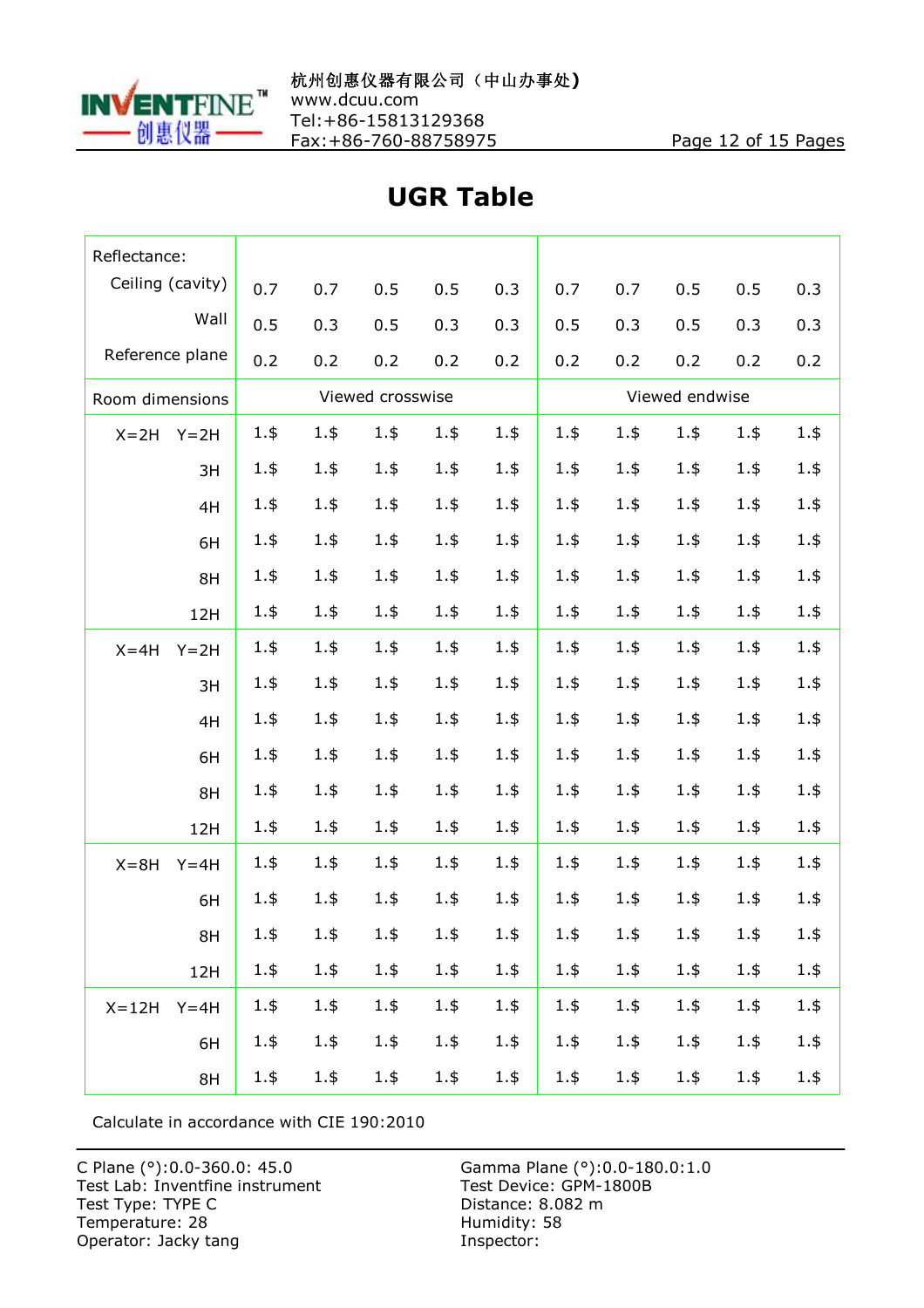

#### **Utilisation Factor Table(Floor cavity)**

|         |                  | Utilisation Factors UF(F) |                |      |      | SHR NOM $= 1.50$ |      |      |      |      |      |  |  |  |
|---------|------------------|---------------------------|----------------|------|------|------------------|------|------|------|------|------|--|--|--|
|         | Room Reflectance |                           | Room Index(RI) |      |      |                  |      |      |      |      |      |  |  |  |
| Ceiling | Wall             | Floor                     | 0.75           | 1.00 | 1.25 | 1.50             | 2.00 | 2.50 | 3.00 | 4.00 | 5.00 |  |  |  |
| 0.70    | 0.50             | 0.20                      | 0.53           | 0.60 | 0.68 | 0.73             | 0.80 | 0.85 | 0.88 | 0.93 | 0.96 |  |  |  |
|         | 0.30             |                           | 0.45           | 0.52 | 0.60 | 0.65             | 0.73 | 0.78 | 0.82 | 0.88 | 0.92 |  |  |  |
|         | 0.20             |                           | 0.39           | 0.46 | 0.54 | 0.59             | 0.67 | 0.73 | 0.77 | 0.84 | 0.88 |  |  |  |
| 0.50    | 0.50             | 0.20                      | 0.50           | 0.57 | 0.64 | 0.68             | 0.75 | 0.79 | 0.82 | 0.87 | 0.90 |  |  |  |
|         | 0.30             |                           | 0.43           | 0.50 | 0.57 | 0.62             | 0.69 | 0.74 | 0.78 | 0.83 | 0.86 |  |  |  |
|         | 0.20             |                           | 0.38           | 0.45 | 0.52 | 0.57             | 0.64 | 0.70 | 0.74 | 0.79 | 0.83 |  |  |  |
| 0.30    | 0.50             | 0.20                      | 0.47           | 0.54 | 0.60 | 0.64             | 0.70 | 0.74 | 0.77 | 0.81 | 0.84 |  |  |  |
|         | 0.30             |                           | 0.41           | 0.48 | 0.54 | 0.59             | 0.65 | 0.70 | 0.73 | 0.78 | 0.81 |  |  |  |
|         | 0.20             |                           | 0.37           | 0.43 | 0.50 | 0.55             | 0.61 | 0.66 | 0.70 | 0.75 | 0.79 |  |  |  |
| 0.00    | 0.00             | 0.00                      | 0.34           | 0.40 | 0.46 | 0.50             | 0.56 | 0.60 | 0.64 | 0.68 | 0.72 |  |  |  |

Rating:19W Photometrically tested without ceiling board.

Multiply UF values by service correction factors

Calculate in accordance with CIBSE Technical Memorandum NO.5 1980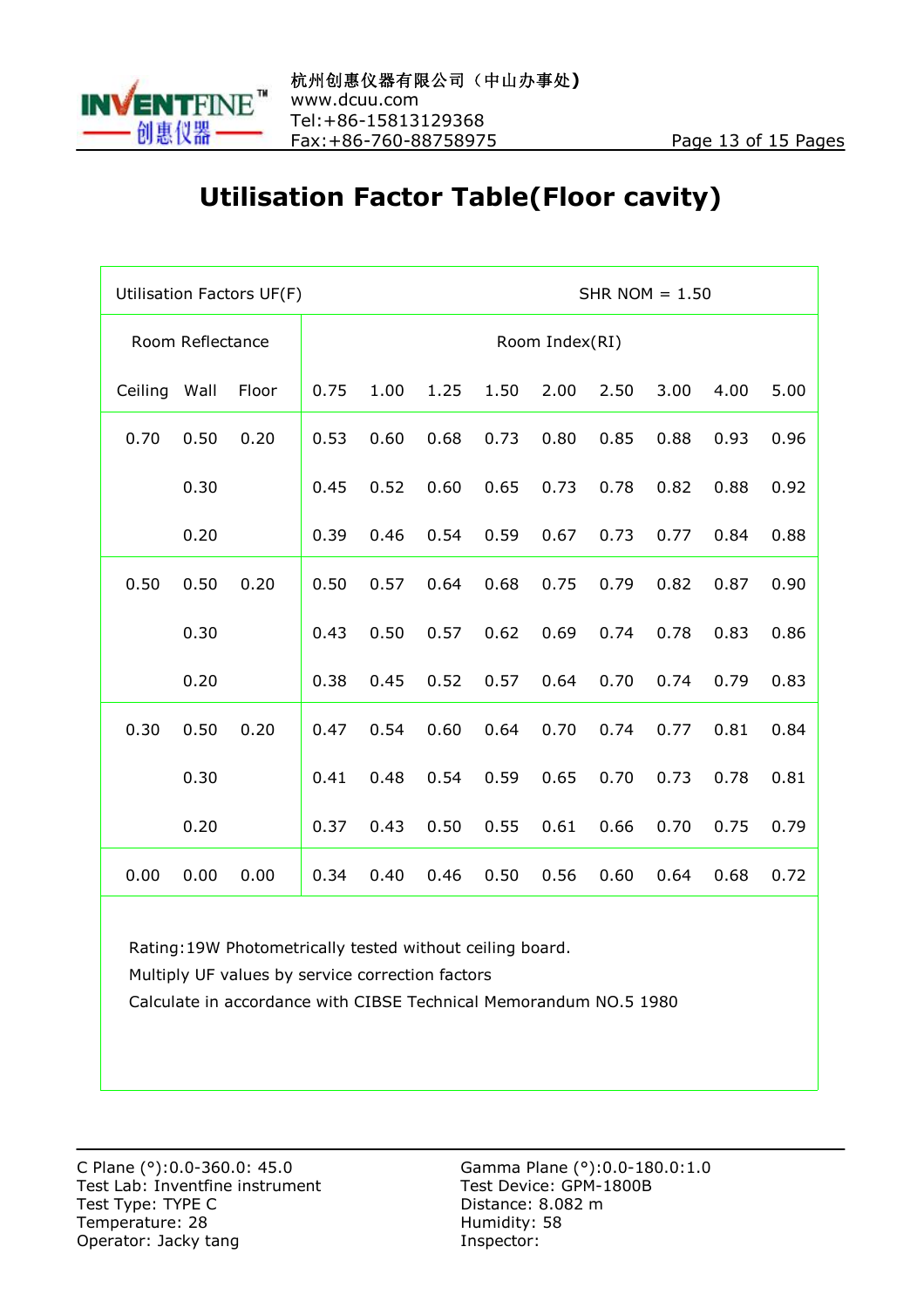

#### **Utilisation Factor Table(Wall)**

|         |                  | Utilisation Factors UF(W) |                | SHR NOM $= 1.50$ |      |      |      |      |      |      |      |  |  |  |
|---------|------------------|---------------------------|----------------|------------------|------|------|------|------|------|------|------|--|--|--|
|         | Room Reflectance |                           | Room Index(RI) |                  |      |      |      |      |      |      |      |  |  |  |
| Ceiling | Wall             | Floor                     | 0.75           | 1.00             | 1.25 | 1.50 | 2.00 | 2.50 | 3.00 | 4.00 | 5.00 |  |  |  |
| 0.70    | 0.50             | 0.20                      | 1.00           | 0.86             | 0.74 | 0.66 | 0.54 | 0.46 | 0.40 | 0.32 | 0.26 |  |  |  |
|         | 0.30             |                           | 0.83           | 0.74             | 0.65 | 0.58 | 0.49 | 0.42 | 0.37 | 0.30 | 0.25 |  |  |  |
|         | 0.20             |                           | 0.71           | 0.64             | 0.57 | 0.52 | 0.44 | 0.39 | 0.34 | 0.28 | 0.24 |  |  |  |
| 0.50    | 0.50             | 0.20                      | 0.94           | 0.81             | 0.70 | 0.62 | 0.51 | 0.46 | 0.37 | 0.30 | 0.25 |  |  |  |
|         | 0.30             |                           | 0.79           | 0.70             | 0.62 | 0.55 | 0.46 | 0.40 | 0.35 | 0.28 | 0.24 |  |  |  |
|         | 0.20             |                           | 0.69           | 0.62             | 0.55 | 0.50 | 0.43 | 0.37 | 0.33 | 0.27 | 0.23 |  |  |  |
| 0.30    | 0.50             | 0.20                      | 0.89           | 0.76             | 0.65 | 0.58 | 0.47 | 0.40 | 0.35 | 0.28 | 0.23 |  |  |  |
|         | 0.30             |                           | 0.76           | 0.67             | 0.59 | 0.53 | 0.44 | 0.38 | 0.33 | 0.27 | 0.23 |  |  |  |
|         | 0.20             |                           | 0.67           | 0.60             | 0.53 | 0.48 | 0.41 | 0.35 | 0.31 | 0.26 | 0.22 |  |  |  |
| 0.00    | 0.00             | 0.00                      | 0.55           | 0.49             | 0.43 | 0.39 | 0.33 | 0.28 | 0.25 | 0.21 | 0.17 |  |  |  |

Rating:19W Photometrically tested without ceiling board.

Multiply UF values by service correction factors

Calculate in accordance with CIBSE Technical Memorandum NO.5 1980